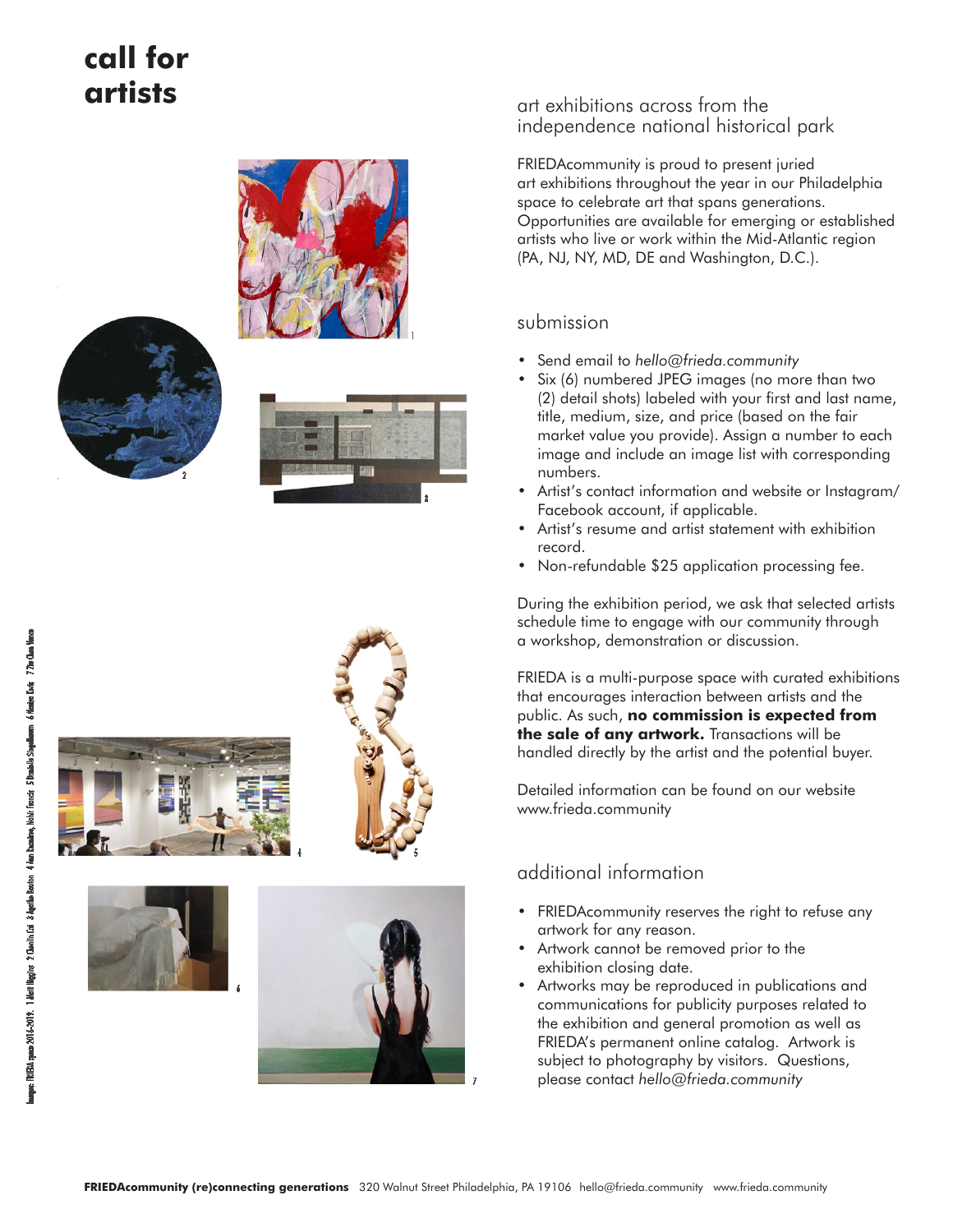## **call for artists**



# **group show**



### **june 2 - august 28**

Open call for 2 and 3 dimensional artwork (Photography, print, painting, sculpture, ...) related to the theme PEOPLE.

*People:* faces **-** i **-** she **-** he **-** they **-** we **-** families **-** selfie **-** humans **-** ethnic group  community **-** portrait **-** folks **-** beings **-** mum **-** personality **-** citizens **-** baby **-** bodies  friends **-** children **-** elderly **-** team **-** individuals . . .

#### CALENDAR:

| • Submission deadline: Sunday, April 10, 2022 |  |  |
|-----------------------------------------------|--|--|
|                                               |  |  |

- Artists notification: Monday, April 25, 2022
- Delivery date: Friday, May 13, 2022
- Opening reception: Thursday, June 2, 2022
- Exhibition ends: Sunday, August 28, 2002
- Deinstallation: Sunday, August 28, 2022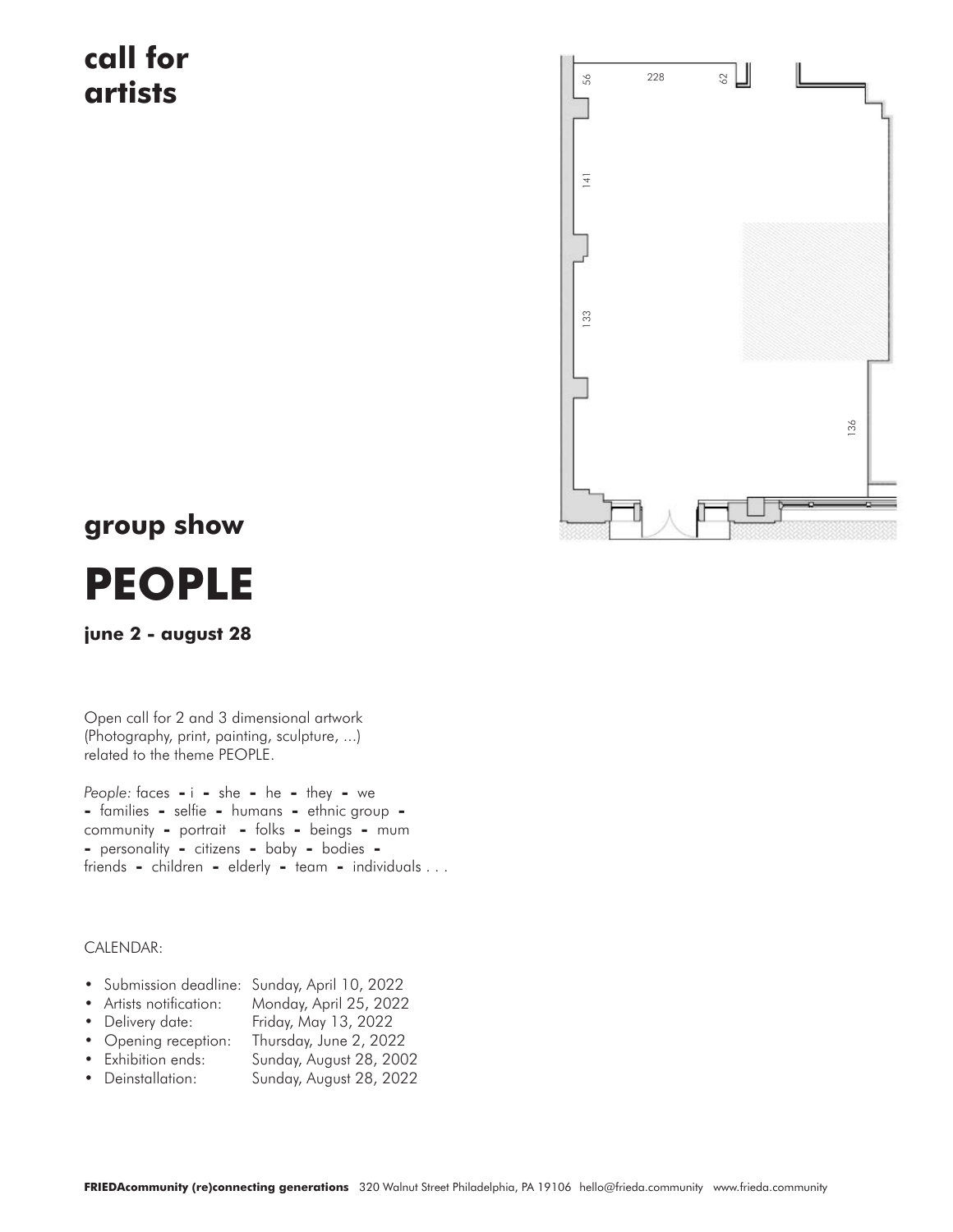## **exhibition guidelines**

logistics and planning

- Exhibitions may take the form of a juried group or solo show or an invitational exhibition.
- Call-for-Artists with an entry fee will be posted on various call for artists websites and on the FRIEDAcommunity website, Facebook and Instagram page.
- Should FRIEDA decide not to hold the exhibition for any reason, all paid entry fees will be returned.
- Insurance (exhibition covered under general liability insurance up to \$1 million; no insurance provided for the artwork during transportation).

### artist's responsibilities

- Deliver artwork on assigned day and cover own transportation costs
- Provide price list of artworks communicated in writing at the time of submission. Prices cannot be changed prior or during show. FRIEDAcommunity should be allowed a discount of 40% off the show price. FRIEDAcommunity cannot buy artwork for a third party.
- Provide digital biographical or marketing materials.
- Handle sales transactions directly with potential buyers, including wrapping and delivery of artwork.
- Remove artwork on agreed dates. Note, FRIEDA does not have storage space availability.
- Attend the "Meet the Artist" Opening cocktail reception and one "Meet the Artist" community event during the exhibition time frame to promote your work. Possible events include a workshop or demonstration with the format, content, date and time to be agreed upon. All proceeds from these artist-led events benefit FRIEDAcommunity.

• Artwork cannot be taken down before the end of the show.

## FRIEDAcommunity commitment

- 1) Promote the exhibition and related events.
- 2) Add artists' images on FRIEDA's permanent online catalog.
- 3) Help artist install and take down artwork.
- 4) Provide Insurance for artwork at FRIEDA covered as part of FRIEDA general liability insurance of up to \$1 million. Insurance for artwork during transit, not provided by FRIEDA.
- 5) Prepare invitations and cover costs for any "Meet the Artist" events, such as the opening of the exhibition or artist's demonstration.

## artist financial aid

Any artist living 60 miles or more from Philadelphia may apply for financial assistance (please ask for Financial Aid Request form) to cover costs related to artist participation in exhibition. To be clear, no financial aid is available to artist living less than 60 miles from Philadelphia, unless otherwise agreed.

If selected, FRIEDAcommunity will cover 100% of the transportation and lodging costs for the artist to bring the artwork to FRIEDA and to attend the the "Meet the Artist" Opening cocktail reception and one "Meet the Artist" community event during the exhibition time frame to promote your work. Please note that all costs to take down the art work at the end of the show will be at the expense of the artist; this includes transportation and lodging costs.